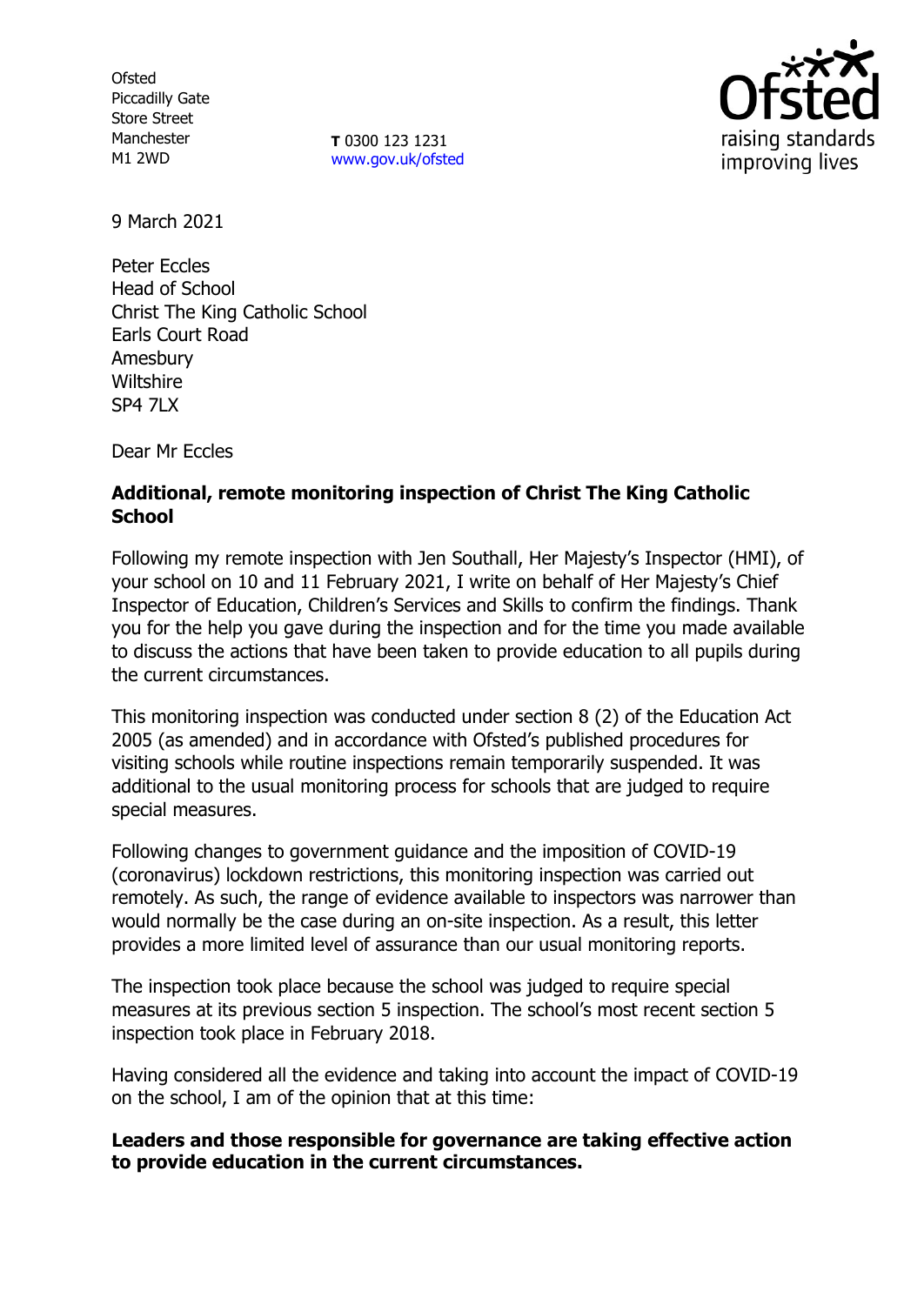

# **Context**

- Since September 2020, there have been significant staff changes. More than half of the teaching staff are new to the school. You have joined as head of school. The school shares an executive headteacher with a local school. A new chair of the local governing board took up the post after the last monitoring inspection in September 2019.
- Across the autumn term 2020, approximately 20% of pupils had to be educated remotely. One 'bubble' in Years 4 and 5 needed to self-isolate for three days.
- At the time of this inspection, about 50% of pupils were being educated at home. Around 50% of all pupils who are vulnerable and approximately 70% of pupils with education, health and care plans were attending on site.
- At the time of this inspection, two members of staff were absent due to COVID-19. Leaders are redeploying staff from elsewhere in the school so that lessons can continue without disruption.

## **Main findings**

- You and other leaders are working at pace to transform many aspects of the school. You are taking the necessary action to ensure that pupils receive an education whether they are in school or working remotely.
- In September 2020, you rightly set about revamping the school's curriculum. Leaders have provided a detailed training programme for staff to improve their subject knowledge and expertise. This is beginning to pay off. Teachers are adapting their curriculum plans to help pupils remember important information more readily. Extra teaching in English and mathematics is supporting pupils with gaps in their knowledge to catch up. For example, by January 2021, many pupils were more secure in the recall of key mathematical facts.
- Leaders are creating a strong reading culture across the school. There is a well-structured approach to the teaching of early reading. There are daily phonics lessons for pupils in the early years and key stage 1. However, leaders and staff are aware that some pupils need additional help to catch up. Extra phonics sessions are helping these pupils to become more confident readers. You are planning further staff training to refine the teaching of phonics, including in the school's resource base.
- In October 2020, you and other leaders acted swiftly to overhaul the remote education available to all pupils. Staff training has helped teachers to deliver daily 'live' lessons to pupils with increasing confidence. You have worked closely with the school community to provide access to both on-site and remote education. You have supplied extra electronic devices to help pupils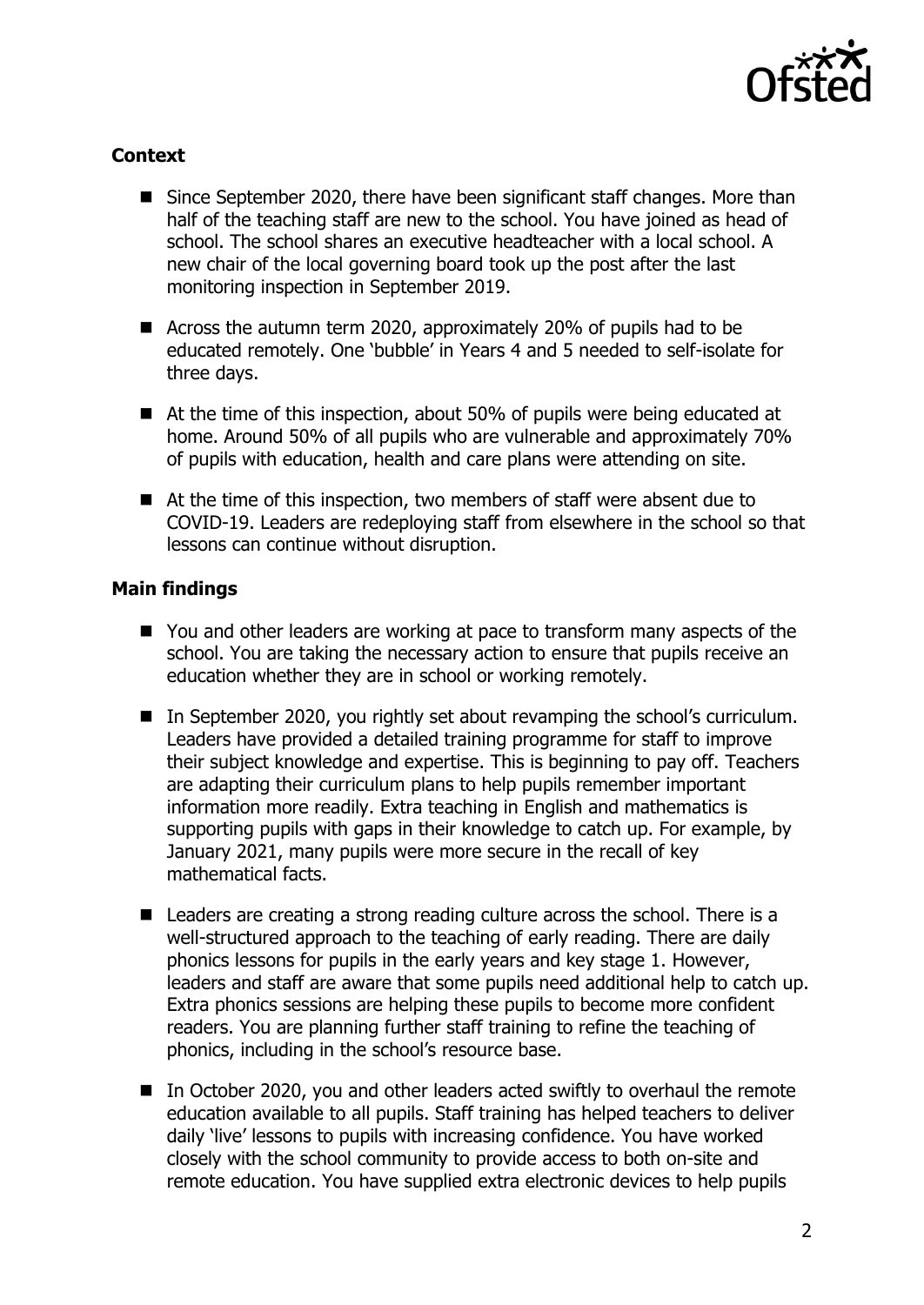

take part in online learning. There are clear systems in place to track and ensure pupils' participation. There are high levels of interaction from pupils, regardless of how they are accessing education.

- You have taken effective steps to ensure that vulnerable pupils and the children of key workers who are learning in school follow the same timetable as their classmates who are learning at home. Daily reading, writing and mathematics lessons ensure that pupils get lots of practice in these subjects. In addition, teachers' careful planning of sequences of work in other subjects is beginning to build pupils' knowledge and skills more effectively. For example, in art and geography.
- The special educational needs coordinator (SENCo) works closely with staff to review the quality of support for pupils. She holds 'surgeries' to help develop the expertise of staff, including teaching alongside staff. Teachers are becoming more confident in breaking down what pupils need to know into small steps. You recognise that there is more work to do to meet pupils' individual needs in the resource base. Staff do not always sequence lessons well for these pupils.
- Governors have stronger systems in place to help them hold leaders to account for the education pupils receive. For example, a governor is working closely with the SENCo to focus on the educational provision for pupils with special educational needs and/or disabilities. Governors recognise that COVID-19 has stalled some of their face-to-face work. Nevertheless, they understand the challenges staff are facing. They are making regular checks on the wellbeing and safety of staff at this time.
- You and your governors welcome the external support from the school improvement adviser. This recent work is beginning to have a positive impact on both the curriculum and pupils' achievement. You are about to start work with the local English hub to develop staff's expertise in the teaching of early reading, including phonics.

## **Evidence**

This inspection was conducted remotely. We spoke to you, the executive headteacher and the director of curriculum and assessment. We also held meetings with staff, representatives for those responsible for local governance, the school improvement adviser and a representative from the local authority to discuss leaders' actions to provide education to all pupils during a national lockdown.

We also looked at samples of pupils' work online, reviewed documentation, talked to pupils and watched recordings of lessons. We looked at 20 responses to Ofsted's online questionnaire, Parent View, and 12 staff questionnaires.